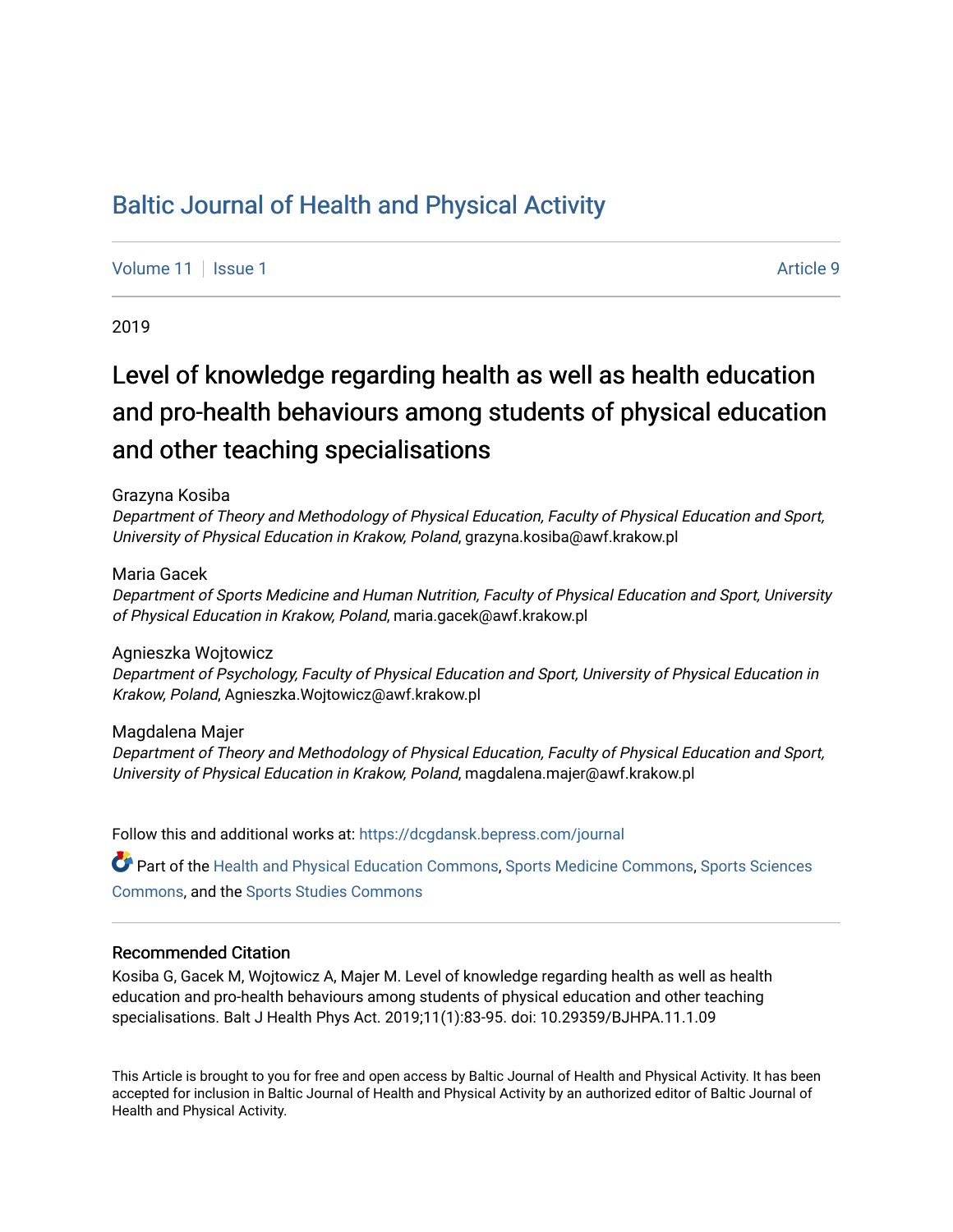**doi: 10.29359/BJHPA.11.1.09**

# **Level of knowledge regarding health as well as health education and pro-health behaviours among students of physical education and other teaching specialisations**

**Authors' Contribution: A** Study Design **B** Data Collection

- **C** Statistical Analysis
- **D** Data Interpretation
- **E** Manuscript Preparation
- **F** Literature Search
- **G** Funds Collection

Г

**Grażyna Kosiba1 ABCDEF, Maria Gacek2 BDEF, Agnieszka Wojtowicz3 CDE, Magdalena Majer1 EF**

- <sup>1</sup> Department of Theory and Methodology of Physical Education, Faculty of Physical Education and Sport, University of Physical Education in Kraków, Poland
- 2 Department of Sports Medicine and Human Nutrition, Faculty of Physical Education and Sport, University of Physical Education in Kraków, Poland
- <sup>3</sup> Department of Psychology, Faculty of Physical Education and Sport, University of Physical Education in Kraków, Poland

| abstract                     |                                                                                                                                                                                                                                                                                                                                                                                                                                                                                                                                                                                                                                                                                                                                                                                                                                                                                  |
|------------------------------|----------------------------------------------------------------------------------------------------------------------------------------------------------------------------------------------------------------------------------------------------------------------------------------------------------------------------------------------------------------------------------------------------------------------------------------------------------------------------------------------------------------------------------------------------------------------------------------------------------------------------------------------------------------------------------------------------------------------------------------------------------------------------------------------------------------------------------------------------------------------------------|
| <b>Background:</b>           | The aim of the study was to assess the relationship between the level of knowledge regarding health<br>and health education as well as the pro-health behaviours of students of physical education and other<br>teaching specialisation.                                                                                                                                                                                                                                                                                                                                                                                                                                                                                                                                                                                                                                         |
| <b>Material and methods:</b> | Anonymous and voluntary research was carried out in the years 2013--2014 among a randomly chosen<br>group of Krakow academic youth. The research applied: involved the Inventory of Health Behaviours<br>(IHB) (Polish: Inwentarz Zachowań Zdrowotnych) by Z. Juczyński, a short version of the International<br>Physical Activity Questionnaire (IPAQ) and an original test on knowledge regarding health determinants<br>and education.                                                                                                                                                                                                                                                                                                                                                                                                                                        |
| <b>Results:</b>              | Research has indicated differences in some health behaviours (IHB) and physical activity (IPAQ) of<br>the students. It was found that along with an increase in the level of knowledge about health and<br>health education, the level of pro-health behaviours, especially regarding healthy eating habits, also<br>increased. However, there were no statistically significant correlations between knowledge about<br>health and health education and the level of physical activity of students of the teaching specialisation.                                                                                                                                                                                                                                                                                                                                              |
| <b>Conclusions:</b>          | Preparing students - future teachers - for the to implementation of health education at school requires<br>comprehensive impact on various areas of health culture, including the level of knowledge about health<br>determinants, pro-health behaviours, the position of health within one's value system and appropriate<br>methodological competences.                                                                                                                                                                                                                                                                                                                                                                                                                                                                                                                        |
| Key words:                   | health education, knowledge, health behaviours, physical activity, students of teacher education.                                                                                                                                                                                                                                                                                                                                                                                                                                                                                                                                                                                                                                                                                                                                                                                |
| article details              |                                                                                                                                                                                                                                                                                                                                                                                                                                                                                                                                                                                                                                                                                                                                                                                                                                                                                  |
|                              | Article statistics: Word count: 4,268; Tables: 6; Figures: 0; References: 60                                                                                                                                                                                                                                                                                                                                                                                                                                                                                                                                                                                                                                                                                                                                                                                                     |
|                              | Received: July 2018; Accepted: September 2018; Published: March 2019                                                                                                                                                                                                                                                                                                                                                                                                                                                                                                                                                                                                                                                                                                                                                                                                             |
|                              | Full-text PDF: http://www.balticsportscience.com                                                                                                                                                                                                                                                                                                                                                                                                                                                                                                                                                                                                                                                                                                                                                                                                                                 |
|                              | <b>Copyright</b> © Gdansk University of Physical Education and Sport, Poland                                                                                                                                                                                                                                                                                                                                                                                                                                                                                                                                                                                                                                                                                                                                                                                                     |
|                              | <b>Indexation:</b> Celdes, Clarivate Analytics Emerging Sources Citation Index (ESCI), CNKI Scholar (China National Knowledge<br>Infrastructure), CNPIEC, De Gruyter - IBR (International Bibliography of Reviews of Scholarly Literature in<br>the Humanities and Social Sciences), De Gruyter - IBZ (International Bibliography of Periodical Literature in<br>the Humanities and Social Sciences), DOAJ, EBSCO - Central & Eastern European Academic Source, EBSCO -<br>SPORTDiscus, EBSCO Discovery Service, Google Scholar, Index Copernicus, J-Gate, Naviga (Softweco, Primo<br>Central (ExLibris), ProQuest - Family Health, ProQuest - Health & Medical Complete, ProQuest - Illustrata: Health<br>Sciences, ProQuest - Nursing & Allied Health Source, Summon (Serials Solutions/ProQuest, TDOne (TDNet),<br>Ulrich's Periodicals Directory/ulrichsweb, WorldCat (OCLC) |
| <b>Funding:</b>              | This research received no specific grant from any funding agency in the public, commercial, or not-for-profit sectors.                                                                                                                                                                                                                                                                                                                                                                                                                                                                                                                                                                                                                                                                                                                                                           |
|                              | <b>Conflict of interests:</b> Authors have declared that no competing interest exists.                                                                                                                                                                                                                                                                                                                                                                                                                                                                                                                                                                                                                                                                                                                                                                                           |
| <b>Corresponding author:</b> | Dr hab. Grażyna Kosiba; Department of Theory and Methodology of Physical Education, Faculty of Physical Education<br>and Sport, University of Physical Education in Kraków, Al. Jana Pawła II, 31-571 Kraków, Poland, Phone: 660 42 88 41,                                                                                                                                                                                                                                                                                                                                                                                                                                                                                                                                                                                                                                       |
|                              | e-mail: grazyna.kosiba@awf.krakow.pl                                                                                                                                                                                                                                                                                                                                                                                                                                                                                                                                                                                                                                                                                                                                                                                                                                             |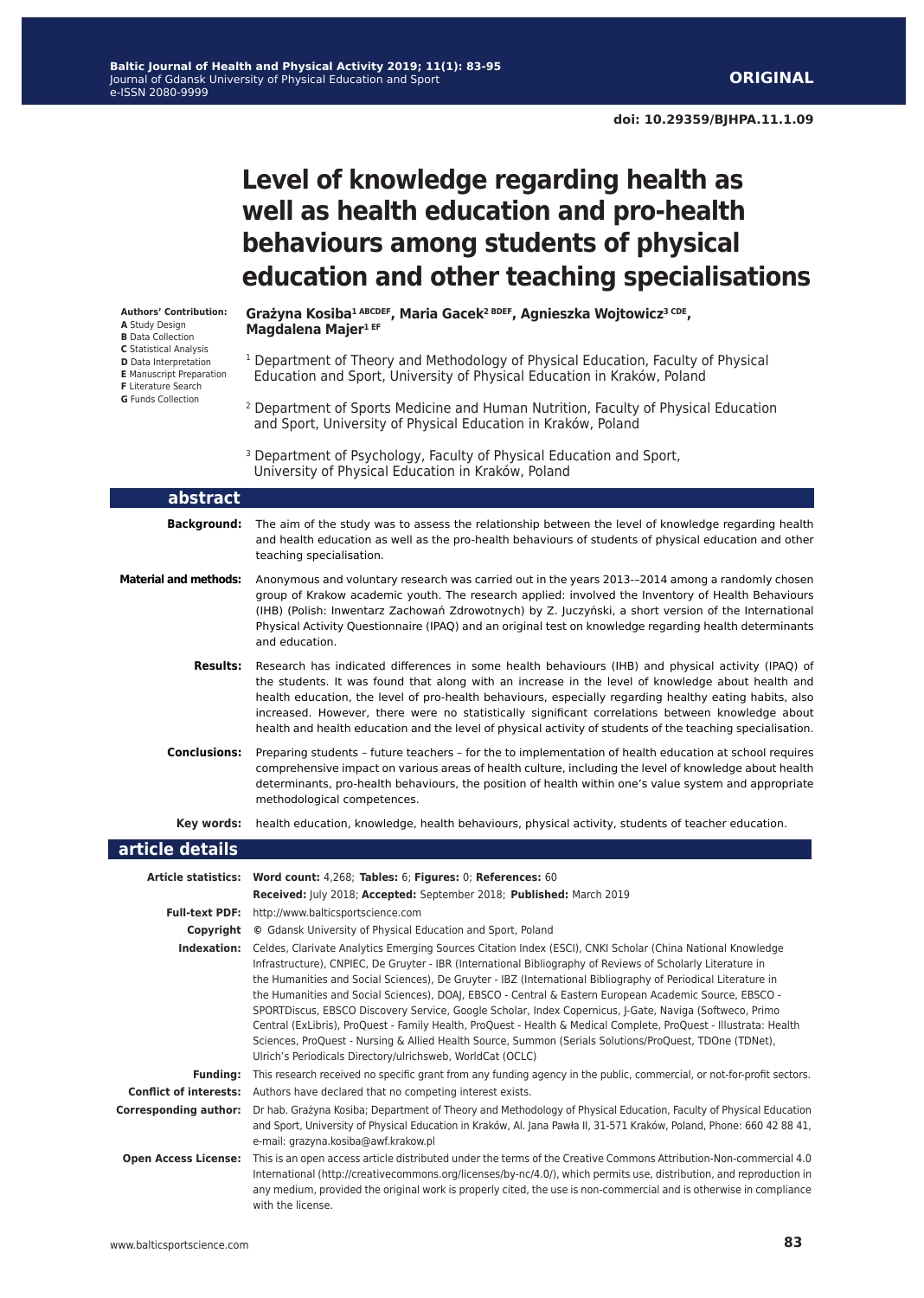## **introduction**

Numerous international documents (including the Convention on the Rights of the Child and the Ottawa Charter for Health Promotion) indicate that health education is a fundamental right of children and youth, and health (as a universal value) should occupy an important place among the aims of education. In Poland, the role of a teacher – a health educator – has been validated in documents crucial for the education and training process, i.e.: the core curriculum of general education [1] and teaching standards preparing for the profession of a teacher [2], while the subject of health can be found in the content of most school subjects (not only Physical Education). The teachers' ability to combine the substantive content of a given subject with issues in the field of health education is, therefore, indispensable in the context of one of the basic aims of general education, namely preparing students for taking conscious and active care of their health [1].

Meanwhile, research indicates insufficient preparation of teachers of various specialisations to implement school health education [3, 4]. Observation also shows that academic teachers educating successive generations of educators do not perceive the need for multi-directional health education and are mostly supporters of the traditional method of its implementation, consisting in transferring knowledge about health determinants and selected diseases [5]. Numerous studies also point to significant deficiencies in the preparation of teaching specialisation students to create the health culture of their future pupils [6–9].

Recognizing the importance regarding the value of health among individuals who influence the upbringing of children and youth as well as the neglect in the teaching community [10–14] and among teaching specialisation students [6–9] in this area, the need to monitor the preparation of students – future teachers – to create a pro-healthy lifestyle for pupils is justified. By undertaking professional work, they will be involved in the health education of schoolchildren in accordance with applicable regulations. Therefore, it can be assumed that the level of knowledge about health and its determinants as well as undertaking health-friendly behaviours by students preparing to perform the teaching profession should be conducive to promoting a healthy lifestyle among school children and youth. Therefore, within the context of the future role as a teacher and a health educator, it seems important to assess the level of knowledge about health and its determinants as well as the scope of pro-health behaviours of teaching specialisation students. Undertaking this issue also seems justified within the context of the results of American [12, 15], Chilean [16] and Chinese [17] studies confirming the importance of knowledge, attitudes and health behaviours among teachers in shaping selected aspects of a pupil's lifestyle.

The aim of the study was to assess health behaviours and knowledge in the field of health and health education, as well as to analyse the relationship between the level of the subjects' knowledge and the intensity of pro-health behaviours among students of physical education and other teaching specialisations. The hypothesis was verified stating that students who present a high level of knowledge about health determinants also declare a higher level of pro-health behaviours (in the scope of: daily health practices, preventive behaviours, proper nutrition, positive mental attitude and physical activity) in comparison to individuals with a lower level of knowledge regarding health and health education.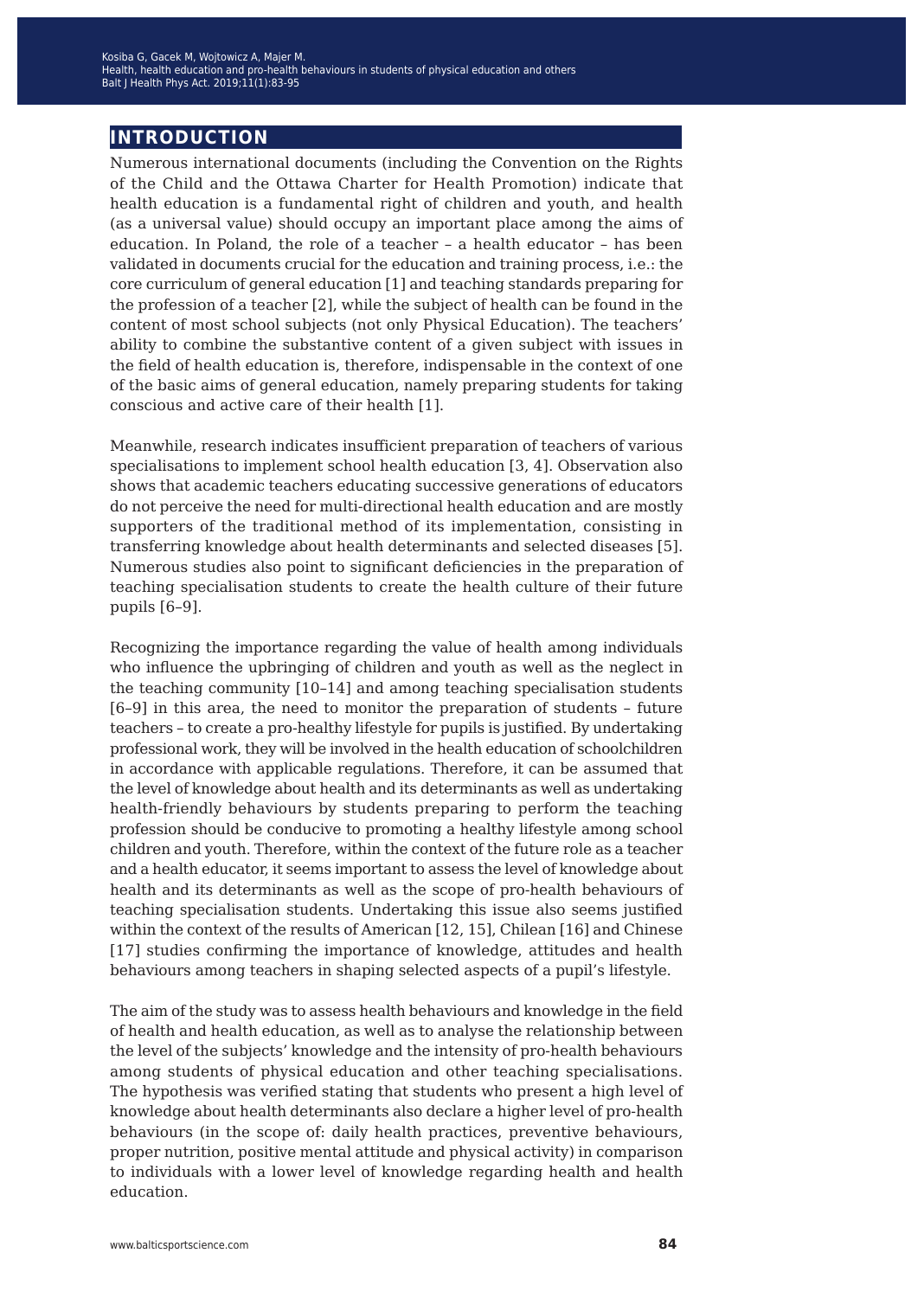## **material and methods**

Anonymous and voluntary research was carried out in the years 2013–2014 among a randomly chosen group of Krakow academic youth using the method of a diagnostic survey. The study involved 607 participants, including 464 women (76.44%) and 143 men (23.56%) aged 22–28 (average age: 22 years). The research included students and teachers of 3rd year B.A. studies at four Cracow universities: Pedagogical University (53.05%), Jagiellonian University (20.26%), Andrzej Frycz Modrzewski Krakow University (6.75%) and the University of Physical Education (19.93%).

In the research, the Inventory of Health Behaviours (IHB) (Polish: Inwentarz Zachowań Zdrowotnych) by Z. Juczyński (2009) was used, based on which four categories of health behaviours were assessed: proper eating habits (PEH), preventive behaviours (PB), health practices (HP) and positive mental attitude (PMA). The severity of pro-health behaviours in the study group was assessed using applicable sten scores [18].

In order to assess the level of physical activity, a short version of the International Physical Activity Questionnaire (IPAQ) was used. The following categories were assessed: intense (above 1,500 or 3,000 MET-min/week) and moderate physical activity (600–1,500 or 600–3000 MET-min/week), as well as walking (below 600 MET-min/week) and sitting time [19].

The level of knowledge of students regarding health and health education was assessed using the authors' original test. The test questions were created by specialists in the field of physical culture sciences based on the analysis of documents (syllabuses) of individual universities, containing the core curriculum content of subjects within which health education issues were implemented. The test contained 25 closed questions, to which respondents replied by choosing one of three possible answers: 'yes', 'I do not know' or 'no'. The participant received 1 point for the correct answer, for the remaining choices (incorrect answer or 'I do not know') – 0 points. The reliability coefficient of the test, which amounted to Cronbach  $\alpha = 0.61$ , was calculated.

In descriptive statistics of qualitative data, numbers and percentages were determined, while for quantitative data, mean and standard deviations were calculated. Some of the respondents did not complete all questions in the questionnaire; therefore, there are differences in the number of people included in the analysis of the IPAQ questionnaire. Statistical analysis was performed using: a) Pearson's chi-squared test (to measure differences in the level of health knowledge and health education between physical education students and students of other teaching specialisations); b) Pearson's correlation analysis (to measure the relationships between physical activity and health using the general indicator of health knowledge and health education); c) Student's t-test (for measuring differences in the level of health behaviours, physical activity and the general indicator of knowledge regarding health and health education among students of teaching specialisations). Due to the lack of homogeneity of variance in the case of three comparisons of the level of physical activity (general indicator, intense and moderate effort) among students of physical education and other teaching fields of study, Student's t-test with separate estimation of variance was used. The significance level of  $\alpha = 0.05$  was assumed.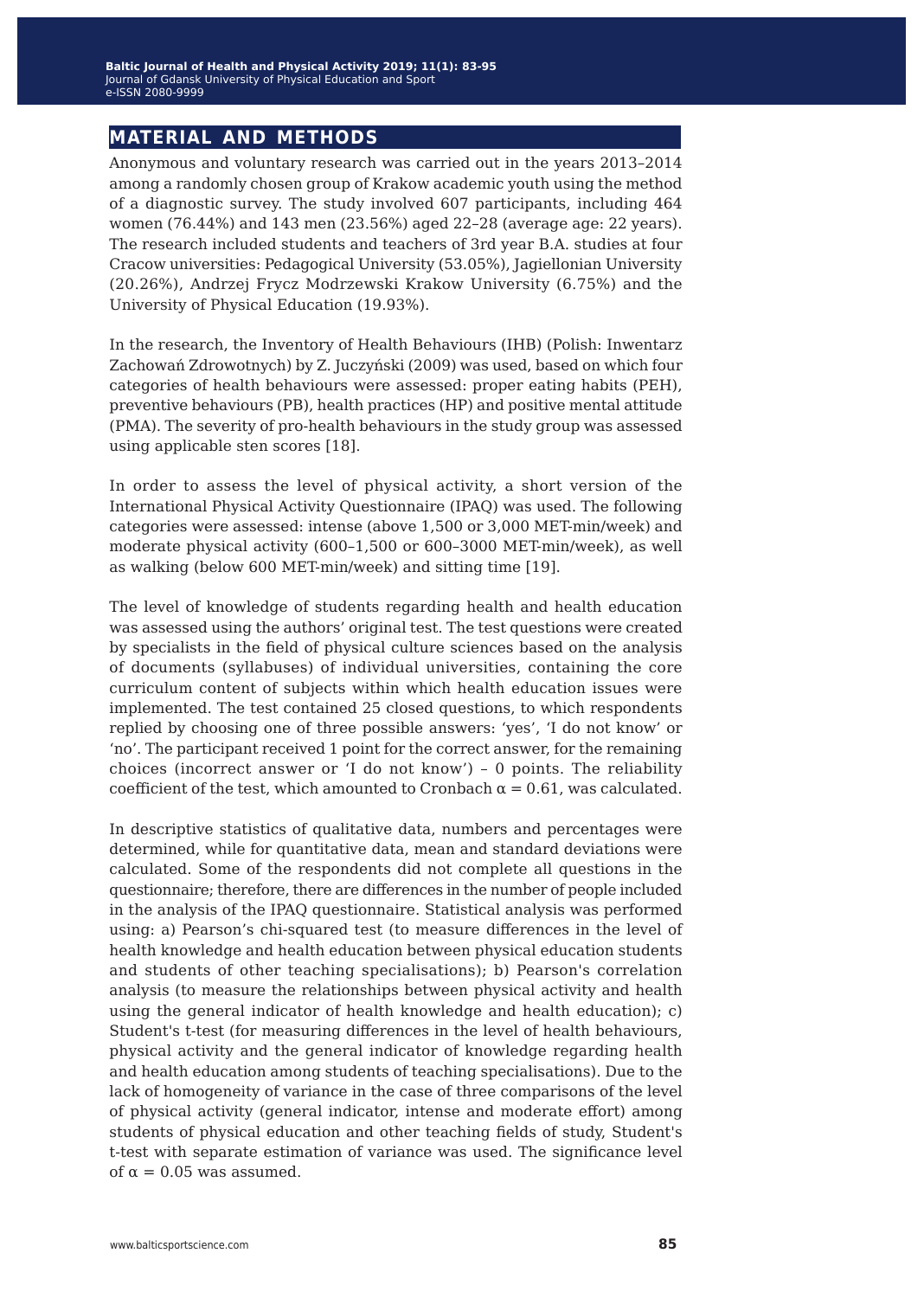# **results**

### **pro-health behaviours of teaching specialisation students**

Among the categories of pro-health behaviours included in the Inventory, physical education students (PE) achieved the highest average scores in the category of positive mental attitude (21.01), and students of other teaching specialisations (OTS) in the area of behaviours covering daily health practices (19.48). The lowest mean results in both groups were demonstrated in the case of preventative behaviours (PE – 18.07, OTS – 17.99) (Table 1).

Table 1. Categories of pro-health behaviours (IHB) of academic youth depending on teaching specialisation (PE and OTS)

| IHB categories                    | Total $(N = 607)$ |           | $PE (N = 121)$ |           | OTS ( $N = 486$ ) |           | t(605)  | p       |
|-----------------------------------|-------------------|-----------|----------------|-----------|-------------------|-----------|---------|---------|
|                                   | $\bar{x}$         | <b>SD</b> | Ÿ              | <b>SD</b> | Ÿ                 | <b>SD</b> |         |         |
| PPA (Positive mental<br>attitude) | 19.77             | 4.13      | 21.01          | 3.78      | 19.47             | 4.16      | 3.71    | < 0.001 |
| PB (Preventative<br>behaviours)   | 18.00             | 4.61      | 18.07          | 4.50      | 17.99             | 4.64      | 0.17    | 0.867   |
| PEH (Proper eating<br>habits)     | 19.22             | 4.93      | 20.31          | 4.85      | 18.95             | 4.92      | 2.73    | 0.007   |
| HP (Health<br>practices)          | 19.29             | 4.07      | 18.52          | 3.86      | 19.48             | 4.10      | $-2.32$ | 0.021   |

*N: number of observations;*  $\bar{x}$ *: mean; SD: standard deviation; t: Student's t-test; p: p value* 

Statistically significant differences between students of physical education and other teaching specialisations were demonstrated in the case of positive mental attitude and proper eating habits (in favour of the PE students) and in the area of everyday health practices (in favour of students of other teaching specialisations). Significant differences between groups of students were not found in the category of preventive behaviours (Table 1) and the general indicator of pro-health behaviours regarding the IHB (Table 2).

Table 2. General indicator of pro-health behaviours (IHB) of academic youth depending on teaching specialisation (PE and OTS)

|                        | Total ( $N = 607$ ) |       |          | $PE (N = 121)$ | OTS ( $N = 486$ ) |       | t(605) |       |
|------------------------|---------------------|-------|----------|----------------|-------------------|-------|--------|-------|
| <b>IHB</b> total index | <b>X</b>            | SD    | <b>X</b> | SD             | <b>X</b>          | SD    |        |       |
|                        | 76.28               | 12.75 | 77.90    | 12.33          | 75.88             | 12.83 | 1.57   | 0.118 |

*N: number of observations;*  $\bar{x}$ *: mean; SD: standard deviation; t: Student's t-test; p: p value* 

### **physical activity of teaching specialisation students**

Among the physical activity categories included in the IPAQ questionnaire, the physical education students obtained statistically significantly higher values for intense (IPAQ – vigorous) and moderate (IPAQ – moderate) effort indicators, and significantly lower values for the sitting time indicator (IPAQ – sitting time) than students of other teaching specialisations (Table 3).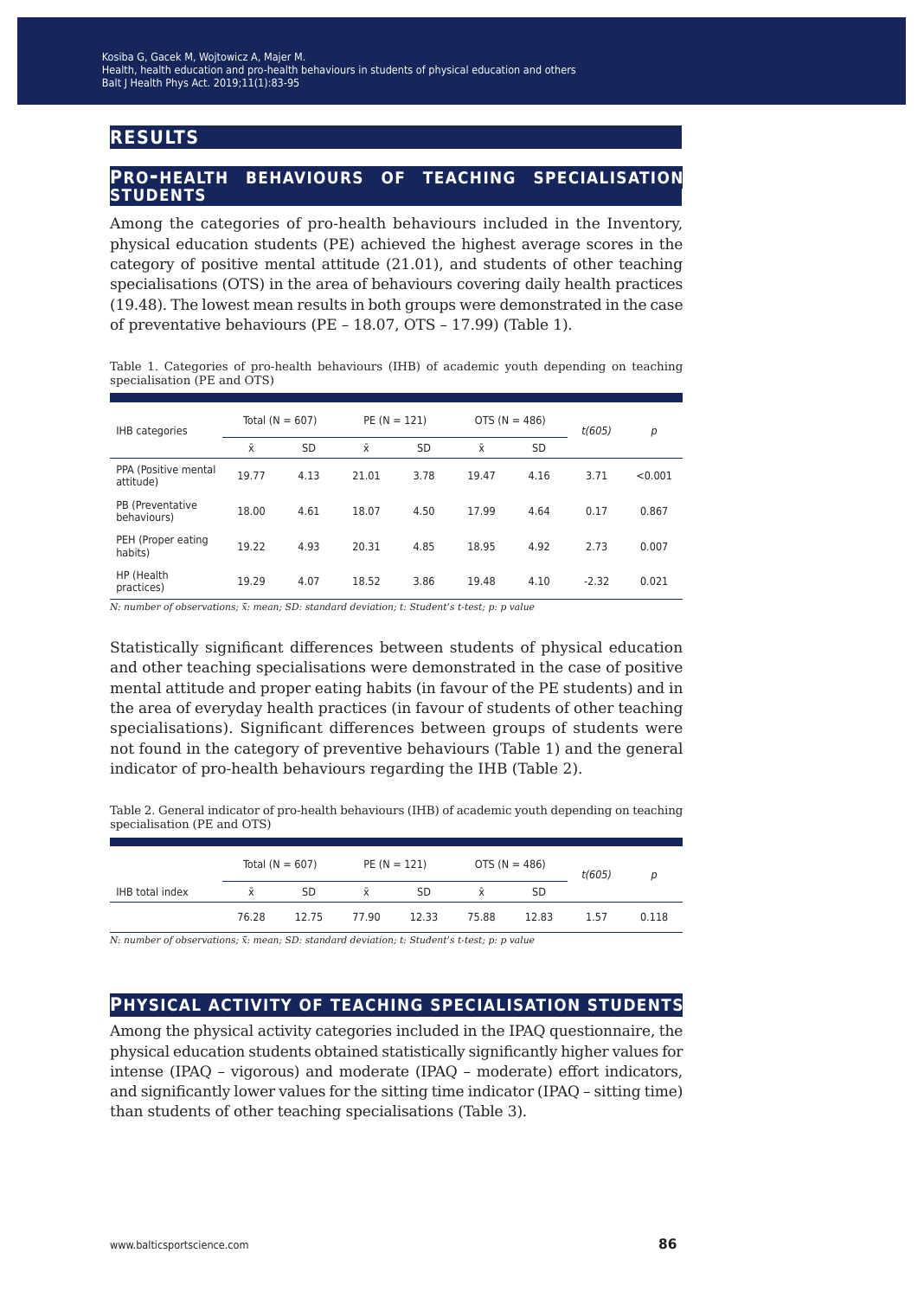Table 3. Categories of IPAQ physical activity (MET-min/week) of academic youth depending on teaching specialisation (PE and OTS)

| Total |                |           | PE  |         |         | <b>OTS</b> |          |         |         |        |         |
|-------|----------------|-----------|-----|---------|---------|------------|----------|---------|---------|--------|---------|
| Ν     | $\overline{x}$ | <b>SD</b> | Ν   | Ÿ.      | SD      | N          | <b>x</b> | SD      |         |        | p       |
| 587   | 1794.28        | 2728.55   | 119 | 4153.95 | 3662.84 | 468        | 1194.27  | 2042.66 | $-8.49$ | 137.18 | < 0.001 |
| 580   | 966.76         | 1582.47   | 119 | 1923.03 | 1962.46 | 461        | 719.91   | 1366.19 | $-6.30$ | 148.77 | < 0.001 |
| 560   | 2951.00        | 2874.76   | 115 | 3306.17 | 2911.37 | 445        | 2859.21  | 2861.35 | $-1.49$ | 558    | 0.137   |
| 510   | 371.29         | 172.24    | 117 | 277.44  | 147.12  | 393        | 399.24   | 169.42  | 7.03    | 508    | < 0.001 |
|       |                |           |     |         |         |            |          |         |         |        | df      |

*N: number of observations; x̄̅: mean; SD: standard deviation; t: Student's t-test; df: degrees of freedom; p: p value*

It was also shown that the level of physical activity of physical education students (expressed by the general IPAQ indicator) was higher than in the case of students of other teaching specialisations (Table 4).

Table 4. General indicator of the level of physical activity (MET-min/week) of academic youth depending on teaching specialisation (PE and OTS)

|              |          | Total $(N = 532)$ | $PE (N = 114)$<br>OTS ( $N = 418$ ) |    |  |                                                     | df |  |
|--------------|----------|-------------------|-------------------------------------|----|--|-----------------------------------------------------|----|--|
| General IPAQ | <b>X</b> | SD                | $\bar{x}$                           | SD |  | SD.                                                 |    |  |
| indicator    | 5812.28  | 5192.33           |                                     |    |  | 9451.18 5920.31 4819.85 4497.27 -7.76 150.36 <0.001 |    |  |

*N: number of observations;*  $\bar{x}$ *: mean; SD: standard deviation; t: Student's t-test; df: degrees of freedom; p: p value* 

### **knowledge regarding health as well as health education and pro-health behaviours of teaching specialisation students**

In order to find out the potential relationship between the level of knowledge on health as well as health education and undertaking pro-health behaviours and physical activity by students, the general indicator of subject-related knowledge was calculated. There was no statistically significant difference in the level of knowledge about selected determinants of health and health education between physical education students and students of other teaching specialisations (Table 5).

Table 5. General indicator of the level of knowledge regarding health and health education among academic youth depending on teaching specialisation (PE and OTS)

|                   | Total $(N = 607)$  |      | $PE (N = 121)$ |      | OTS ( $N = 486$ ) |      | t(605)  |       |
|-------------------|--------------------|------|----------------|------|-------------------|------|---------|-------|
| General indicator | $\bar{\mathbf{v}}$ | SD   |                | SD   |                   | SD   |         |       |
| of knowledge      | 17.61              | 3.06 | 17.82          | 3.13 | 17.56             | 3.04 | $-0.85$ | 0.398 |

*N: number of observations;*  $\bar{x}$ *: mean; SD: standard deviation; t: Student's t-test; p: p value* 

On the other hand, analyses showed that with increasing knowledge on health and health education, pro-health behaviours, especially proper eating habits, intensified. This statistically significant relationship was demonstrated both among students of physical education and students of other teaching specialisations. In addition, for students of subjects other than physical education, statistically significant, positive relationships were found between knowledge of the subject and the level of preventive behaviours as well as positive mental attitude. On the other hand, there were no statistically significant correlations between the level of physical activity and knowledge about health and health education (Table 6).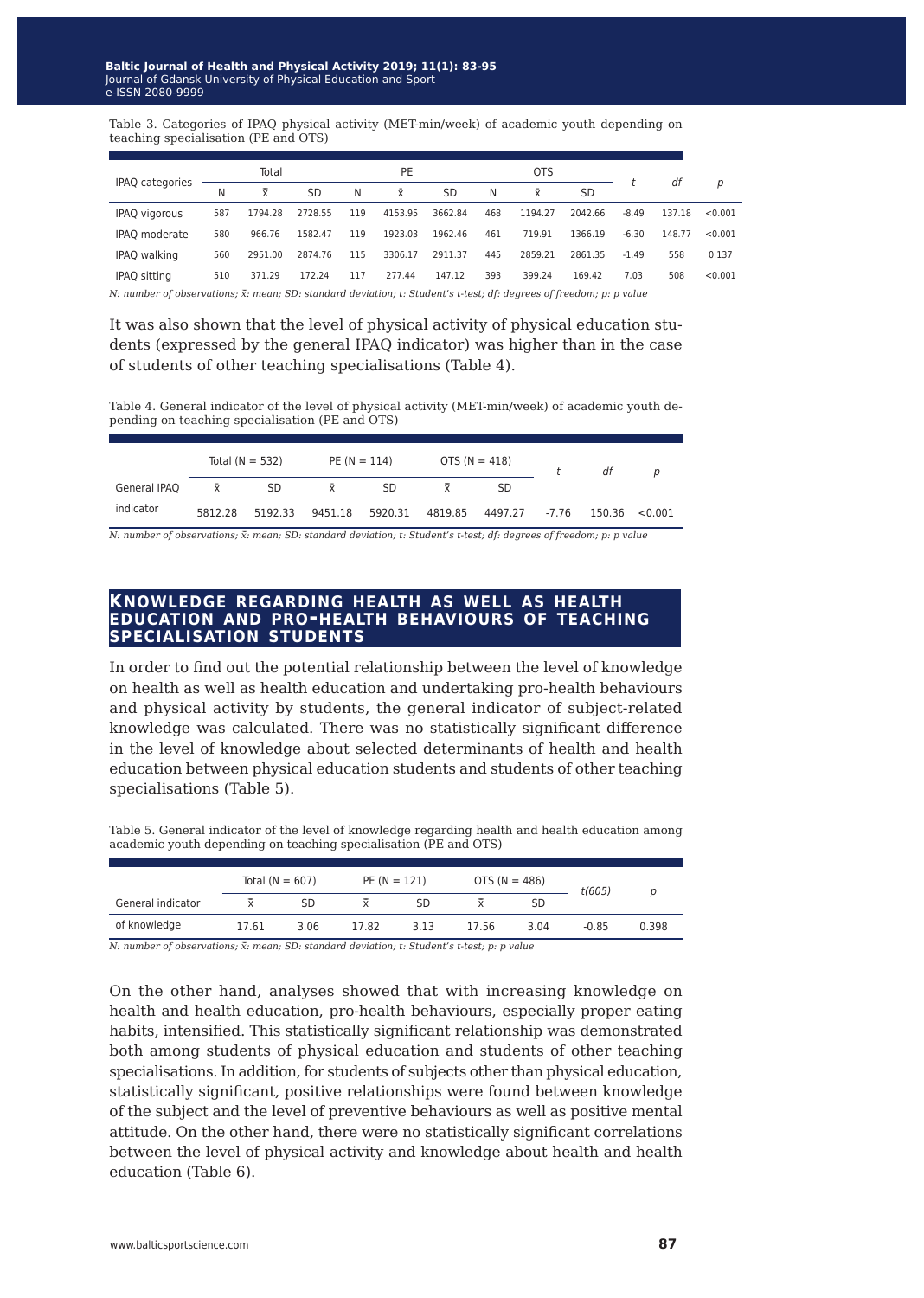Table 6. Correlations between different categories of health behaviours (IHB) as well as physical activity (IPAQ) and the general indicator of the knowledge level on health and health education among students of teaching specialisations (PE and OTS)

| IHB categories                                                 | General indicator of knowledge<br>Pearson's r |                   |  |  |  |
|----------------------------------------------------------------|-----------------------------------------------|-------------------|--|--|--|
|                                                                | $PE (N = 121)$                                | OTS ( $N = 486$ ) |  |  |  |
| Positive mental attitude (PMA)                                 | 0.020                                         | $0.098*$          |  |  |  |
| Preventative behaviours (PB)                                   | 0.126                                         | $0.149*$          |  |  |  |
| Proper eating habits (PEH)                                     | $0.312**$                                     | $0.222**$         |  |  |  |
| Health practices (HP)                                          | 0.115                                         | 0.058             |  |  |  |
| IHN general indicator                                          | $0.211*$                                      | $0.189**$         |  |  |  |
| IPAQ categories                                                | General indicator of knowledge<br>Pearson's r |                   |  |  |  |
|                                                                | PE                                            | <b>OTS</b>        |  |  |  |
| IPAQ vigorous (PE $_{N=119}$ ; OTS $_{N=468}$ )                | $-0.025$                                      | $-0.016$          |  |  |  |
| IPAQ moderate (PE <sub>N=119</sub> ; OTS <sub>N=461</sub> )    | $-0.015$                                      | $-0.015$          |  |  |  |
| IPAQ walking (PE <sub>N=114</sub> ; OTS <sub>N=418</sub> )     | 0.025                                         | 0.025             |  |  |  |
| IPAQ sitting (PE <sub>N=117</sub> ; OTS <sub>N=393</sub> )     | 0.018                                         | $-0.018$          |  |  |  |
| General IPAQ indicator (PE $_{N=114}$ ; OTS <sub>N=418</sub> ) | $-0.015$                                      | $-0.015$          |  |  |  |

*\* p < 0.05; \*\* p < 0.01; N: number of observations; Pearson's r: Pearson's correlation coefficient*

### **discussion**

The discussed research showed variation in some health behaviours (IHB) and the level of physical activity (IPAQ) as well as the existence of correlations between some categories of health behaviours and the level of knowledge about health and health education among a group of students of teaching specialisations with different educational profiles (physical education vs. other specialisations). This allowed partially positive verification of the adopted research hypothesis.

Based on the obtained results, it was found that among the four categories of behaviours that are conducive to health (positive mental attitude, proper eating habits, preventive behaviours and health practices), so-called health practices (the appropriate amount of sleep and rest, recreational physical activity, limitation of stimulants) and interactions beneficial to mental health (positive thinking, maintaining proper relationships with other people, avoiding strong emotions and tensions) were dominant among the students of teaching specialisations other than physical education. Much less often, however, were proper eating habits found in the lifestyle of the respondents, and most rarely, prophylaxis preventing deterioration of health (compliance with medical recommendations, regular medical check-ups). Students of physical education, similarly to students of other specialisations, obtained the highest results in the area of positive mental attitude and the lowest in the category of preventive behaviours. The results obtained in our study for individual categories of health behaviours were comparable to those obtained by Rasińska [20], showing that students of Poznan universities demonstrated the highest intensity of behaviours related to positive mental attitude, and the lowest regarding preventive behaviours. Also, in the study by Palacz [6], students of Holy Cross University in Kielce received the highest values in the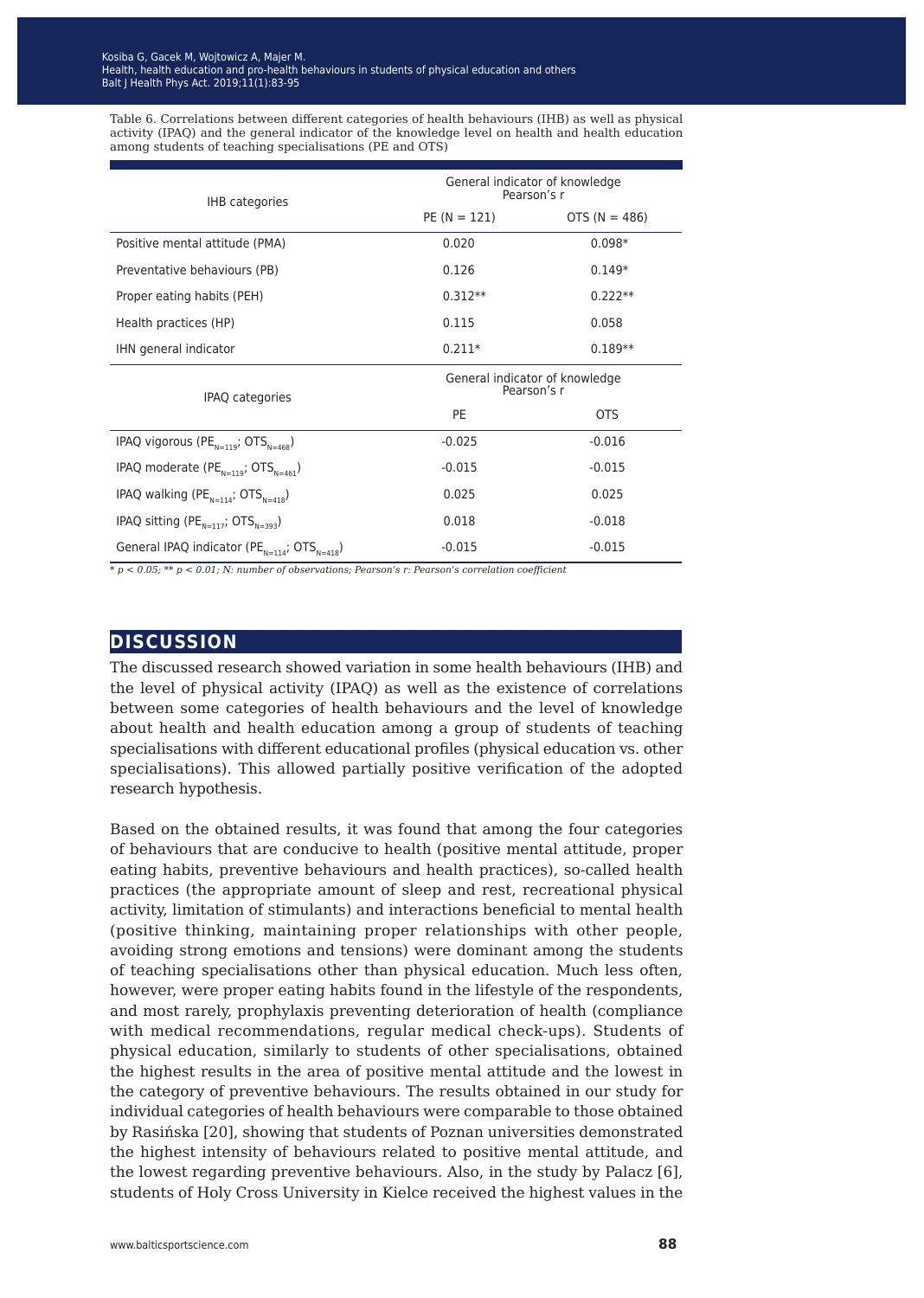areas of positive mental attitude and health practices, and lower ones related to proper eating habits, similarly as in the case of students from the Medical University of Lublin, who presented the highest intensity in the field of health practices, and the lowest one in the category of preventive behaviours [21]. Statistically significant differences were found among the students regarding positive mental attitude and proper eating habits (more favourable in the case of PE students) and daily health practices (in favour of students of other teaching specialisations).

In order to assess the readiness of students of teaching specialisations to promote an active lifestyle among their future pupils, the level of their physical activity was also determined. It was shown that among the categories of physical activity included in the IPAQ questionnaire, students of physical education obtained significantly higher values regarding intense (IPAQ vigorous) and moderate (IPAQ moderate) physical activity, and significantly lower ones concerning sitting time (IPAQ). The total physical activity of the studied group of Krakow academic youth was set at 9,451.2 MET-min/week for PE students and 4,819.8 MET-min/week for students of other specialisations; however, regardless of the specialisation, the youth most often undertook walking and intense efforts. Studies by other authors have shown a varied level of physical activity among academic youth with different educational profiles. Research at the State Higher Vocational School in Biala Podlaska, among young people studying tourism and recreation, emergency medical services, public health, nursing and IT [22], showed that students from Podlasie (as well as Krakow), performed intense efforts (901.5 MET-min/week) and walking (959.2 MET-min/week) most often, but of significantly lower intensity. Lower activity rates in the indicated domains translated into a lower overall level of physical activity among the youth from Biala Podlaska than among students of the teaching specialisations from Krakow (2,359.5 vs. 5,812.3 MET-min/ week). The physical activity of students from Biala Podlaska was also lower compared to Krakow students studying specialisations other than physical education (2,359.5 vs 4,819.8 MET-min/week).

In turn, a high level of physical activity was described among students of the University of Physical Education in Poznan, of which 39% obtained results of total physical activity within the range of 4,001 to 8,000, and 17% from 8,001 to 12,000 MET-min/week [23]. Also, among Romanian students of physical education and sports, a high level of physical activity has been described (5,993.7 and 4,303.3 MET-min/week, respectively) [24]. Definitely lower results of physical activity were found among students of the University of Physical Education and the University of Silesia in Katowice as well as the Silesian University of Technology in Gliwice, for whom the total physical activity of female students was at the level of 658, and male students, 682 MET-min/ week [25]. In turn, international Suğuksu research [26] showed a higher level of physical activity of Polish rather than Turkish female students (3,720 vs. 1,690 MET-min/week) and male students (5,045 vs. 2,590 MET-min/week). Such tendencies were also confirmed in other studies comparing the level of physical activity of Turkish students from the University of Aydin and the Polish University of Physical Education in Krakow (3,095.4 vs. 5,953.5 METmin/week) [27].

In recent years, there have been favourable trends in the physical activity of young people, including students, which is confirmed by the results of research by authors from Polish and foreign centres [6, 7, 8, 28, 29].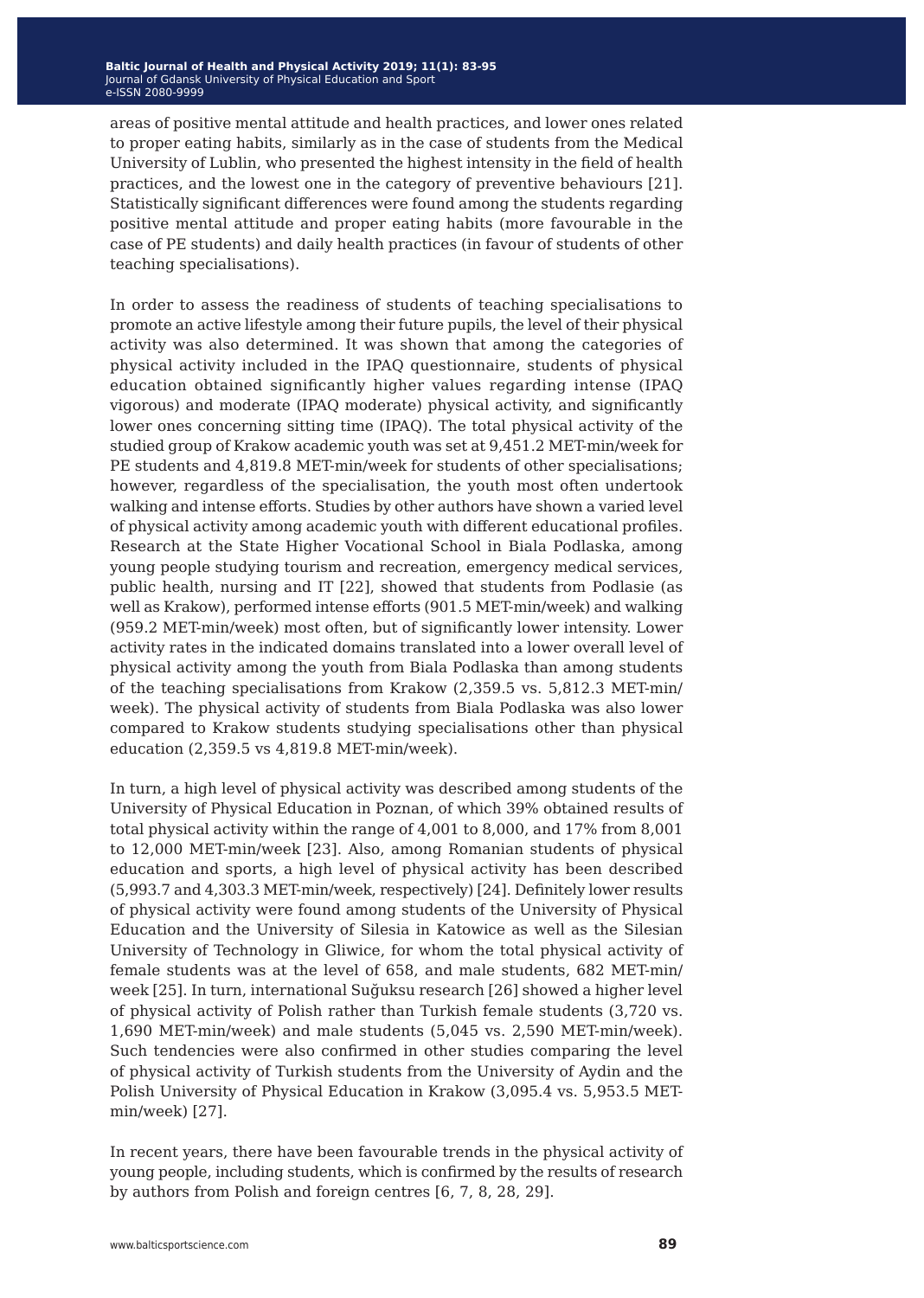With reference to the future professional work of the researched academic youth, it can be assumed that students with high knowledge of health and health education, and at the same time presenting a high level of pro-health behaviours, will consciously and actively influence the formation of prohealth attitudes and behaviours of their pupils, referring to the subjective understanding of health. This is suggested by the research results obtained in Oregon, USA, highlighting the importance of a teacher's positive attitude towards nutrition in the rationalization of eating habits of primary and secondary school pupils from a rural environment [12]. The results of other American studies also suggest that the knowledge, attitudes and dietary behaviours of future teachers may be determinants of the effectiveness of promoting the potential healthy eating habits of pupils [15].

It is commonly assumed that an adequate body of knowledge about health should, in accordance with the theory of cognitive dissonance, influence the rationalisation of pro-health behaviours. This was confirmed by the research results obtained among Krakow students of physical education [30] and Iranian medical students [31] as well as women at a procreative age [32]. Other studies among Polish youth [33] and students in Pakistan [34] as well as Saudi Arabia [35] have shown that a higher level of knowledge about health determinants does not always translate into more beneficial health behaviours. Studies generally indicate a limited body of knowledge about health and its determinants among students – future teachers. According to Gaweł [36], students of pedagogical faculties have knowledge about the harmfulness of drinking alcohol (97.1%), smoking (89.9%) and the importance of physical activity for proper development (94.4%) and shaping the physical fitness (85.9%). They know much less about the assumptions of immunoprophylaxis and a rational dietary model. In other research [37], it was found that over 90% of students of teaching specialisations (including physical education) primarily treat health as physical well-being, and 45% think that public health is mostly dependent on the quality of the health care system. Therefore, it can be assumed that students of teaching specialisations mostly present a biomedical understanding of health that deviates from the modern, holistic model. It was also observed that the vast majority of students (83.03%) do not know what life skills are (usually associated with self-care activities), and over 40% do not combine health education with strengthening self-esteem and belief in their abilities, which indicates limited knowledge of the goals of modern health education among future teachers [37].

In our own research, there were no statistically significant differences in the level of the subject-related knowledge between students of physical education and other teaching specialisations (irrespective of the study curriculum and the implementation of content in the field of education and preventive care). The lack of a significantly higher level of knowledge about health and its determinants among students of physical education compared to students of other specialisations provokes a critical perspective of their preparation to create a pro-health lifestyle among their pupils in future professional work, including the presence of content in study plans and curricula related to broadly understood health education. It is also important in the context of the specificity of the university, which is the University of Physical Education – oriented towards multidirectional promotion of a healthy lifestyle. The lack of significant differences in the level of subject-related knowledge among students of physical education and other teaching specialisations may also indicate the interest of the academic youth in health issues, regardless of their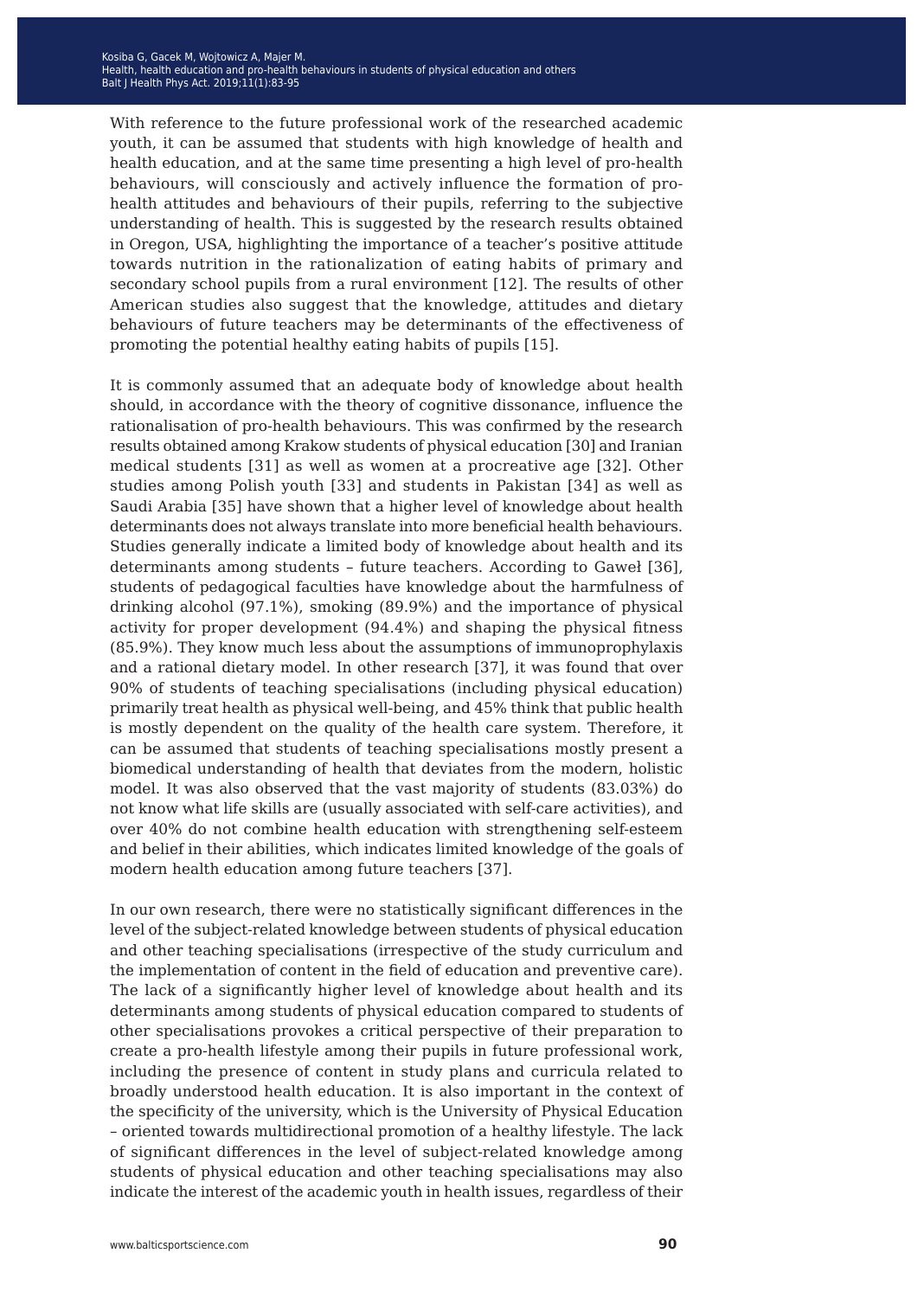profile of studies. This corresponds to current forecasts, indicating a higher life expectancy of people with a higher level of education due to their higher awareness and health culture [38]. At the same time, however, it should be pointed out that there is a need to improve the efficiency of preparing students of teaching specialisations for their role as health educators. The significance of health education in shaping a pro-health lifestyle was confirmed among university students in Saragossa [39] and American students of postgraduate studies [40]. In addition, meta-analytical research shows that many authors suggest the legitimacy of increased participation of health professionals in supporting teachers in recognizing the health needs of students [41].

The authors' research has also proved that there is a statistically significant positive correlation between the level of knowledge in the field of health and health education and assuming health-promoting behaviours among students of teaching specialisations. It was found that along with the increase in knowledge of health-related issues, students – future teachers – significantly more often assume behaviours beneficial to health, including preventive behaviours and those related to normal eating habits and a positive mental attitude. The strongest relationship between the level of health knowledge and the intensity of pro-health behaviours concerned adopting rational dietary behaviours, and the weakest one – assuming behaviours serving mental health. However, statistical analyses did not show any significant correlations between students' knowledge about health and health education and the level of physical activity undertaken as well as the intensity of so-called health practices (everyday health habits, including avoiding overworking, as well as sleep and rest hygiene).

Comprehensive, multidirectional care for the quality of life through the inclusion of various pro-health behaviours (proper nutrition, coping with stress, early prevention of civilization diseases, positive mental attitude, etc.) requires extensive knowledge about health and its determinants. In the discussed results of our research, the strongest relationships concerned knowledge and positive nutritional behaviours among AWF students, which confirms the legitimacy and significance of nutritional education as one of the important areas of health education and rationalisation of dietary choices. However, the lack of correlations between the level of health knowledge and physical activity of academic youth of teaching specialisations may limit the inclusion of health training as a factor of implementing health (in the physiological and psycho-social dimension) in one's lifestyle, regardless of their profile of education. Similarly, among Spanish students, there was no significant correlation between knowledge about the health consequences of obesity and the level of physical activity [28]. Unlike our research, among students of tourism and recreation, the University of Physical Education in Wroclaw describes significant positive relationships between knowledge of health determinants and undertaken physical activity [42]. This corresponds to studies confirming the health motives for undertaking physical activity [43– 46] and the importance of physical activity in stress reduction and improving the well-being of university students [47, 48].

In the modern, holistic concept of health, the key importance of a pro-life lifestyle is emphasized not only for improving and perfecting health potential, but also for raising the broadly understood quality of life. Research among students of teaching specialisations has shown that academic youth characterised by a greater intensity of pro-health behaviours (in terms of positive mental attitude, daily health practices, proper eating habits and preventive behaviours) were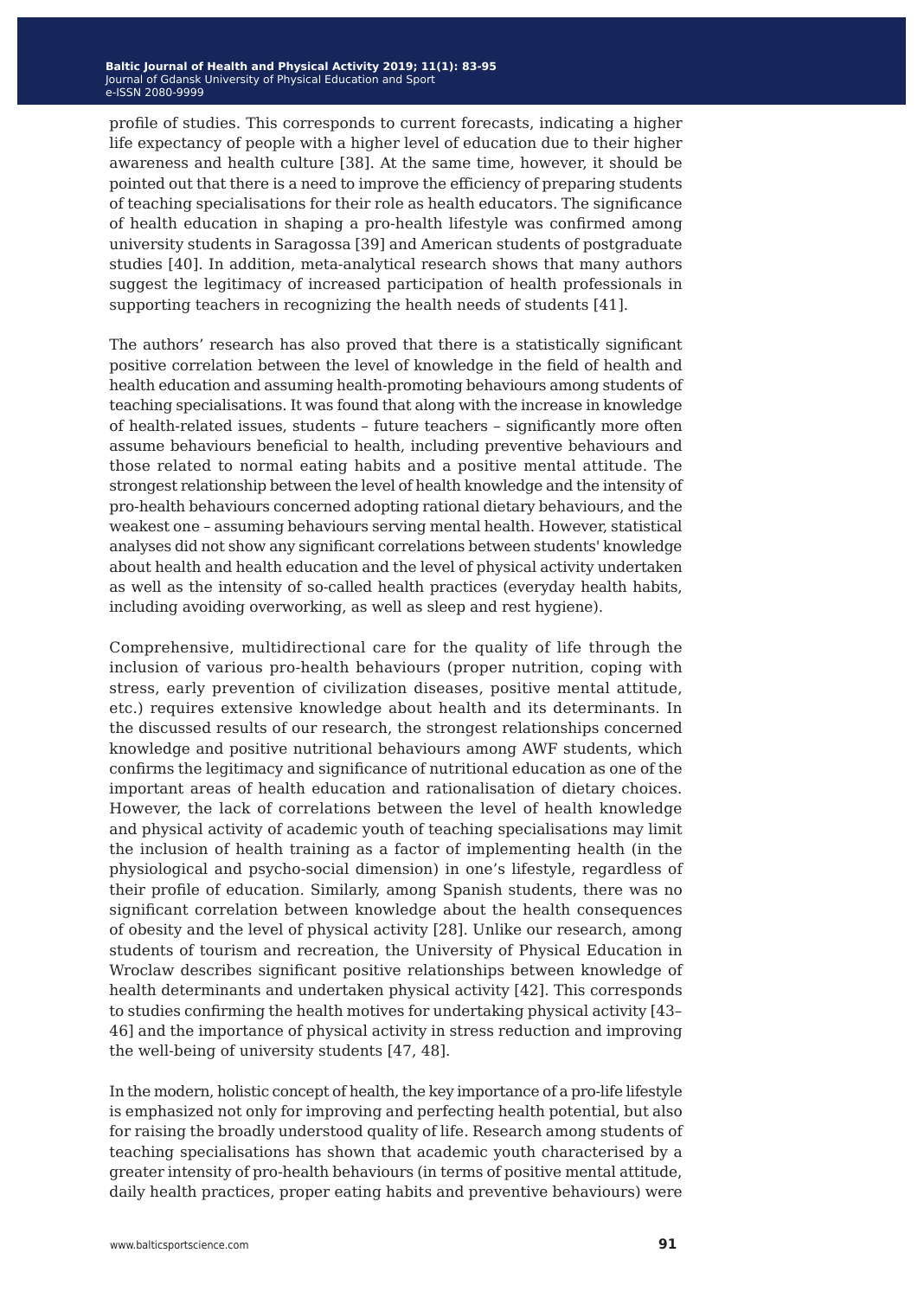also characterised by a higher level of life satisfaction [49]. Research among teachers from Wielkopolska also showed that a higher level of life satisfaction was associated with lower BMI values and a more favourable diet [50]. Similar tendencies to increase life satisfaction with more rational dietary choices were also confirmed among perimenopausal women [51] and young women recreationally training fitness [52]. Relationships of life satisfaction with some behavioural health determinants (mainly nutrition) have also been confirmed by Chilean researchers [53, 54]. A positive correlation between the level of life satisfaction and physical activity was also recorded in US [55–57], Croatian [58] and Australian [59] studies. Health education related to the promotion of physical activity is an important element in improving the quality of life of young people [60].

### **conclusions**

- 1. Among the categories of health behaviours (IHB), students of physical education obtained the highest results in the category of positive mental attitude, and students of other teaching specialisations in the area of socalled health practices and positive mental attitude. However, students showed greatest negligence (regardless of their specialisations) in the category of preventive behaviours.
- 2. Among the physical activity categories included in the IPAQ questionnaire, students of physical education obtained statistically significantly higher values for intense (IPAQ vigorous) and moderate (IPAQ moderate) indicators, and significantly lower results for the sitting time indicator (IPAQ) compared to students of other teaching specialisations.
- 3. The level of health-related behaviours increased along with the increase in the level of knowledge about health and health education, especially including proper eating habits. However, there were no statistically significant correlations between the level of physical activity and knowledge about health and health education among students of teaching specialisations.
- 4. Preparing students future teachers for the implementation of health education at schools requires comprehensive impact on various areas of health culture, including the level of health knowledge, prohealth behaviours, and the position of health in one's value system and appropriate methodological competences.

## **references**

- [1] Rozporządzenie Ministra Edukacji narodowej z dnia 14 lutego 2017 r. w sprawie podstawy programowej wychowania przedszkolnego oraz podstawy programowej kształcenia ogólnego dla szkoły podstawowej, w tym dla uczniów z niepełnosprawnością intelektualną w stopniu umiarkowanym lub znacznym, kształcenia ogólnego dla branżowej szkoły I stopnia, kształcenia ogólnego dla szkoły specjalnej przysposabiającej do pracy oraz kształcenia ogólnego dla szkoły policealnej [Regulation of the Minister of National Education of 14 February 2017 on the core curriculum of pre-school education and the core curriculum of general education for primary school, including moderate or severe moderate schoolchildren, general education for the industry school and degree, general education for a special school for apprentices and general education for a post-secondary school]. Dz. U. 2017, pos. 356. Polish.
- [2] Rozporządzenie Ministra Nauki i Szkolnictwa Wyższego a dnia 17 stycznia 2012 r. w sprawie standardów kształcenia przygotowującego do wykonywania zawodu nauczyciela [Regulation of the Minister of Science and Higher Education of 17 January 2012 on standards of education in preparation for the teaching profession]. Dz. U. 2012, pos. 131. Polish.
- [3] Wiśniewska-Śliwińska H, Marcinkowski JT, Wiśniewski SA. Opinie nauczycieli wychowania fizycznego względem propozycji ustanowienia ich głównymi edukatorami zdrowotnymi w szkołach [Opinions of physical education teachers regarding a proposal of appointing them as main health educators at schools]. Probl Hig Epidemiol. 2010;45(2):206-212. Polish.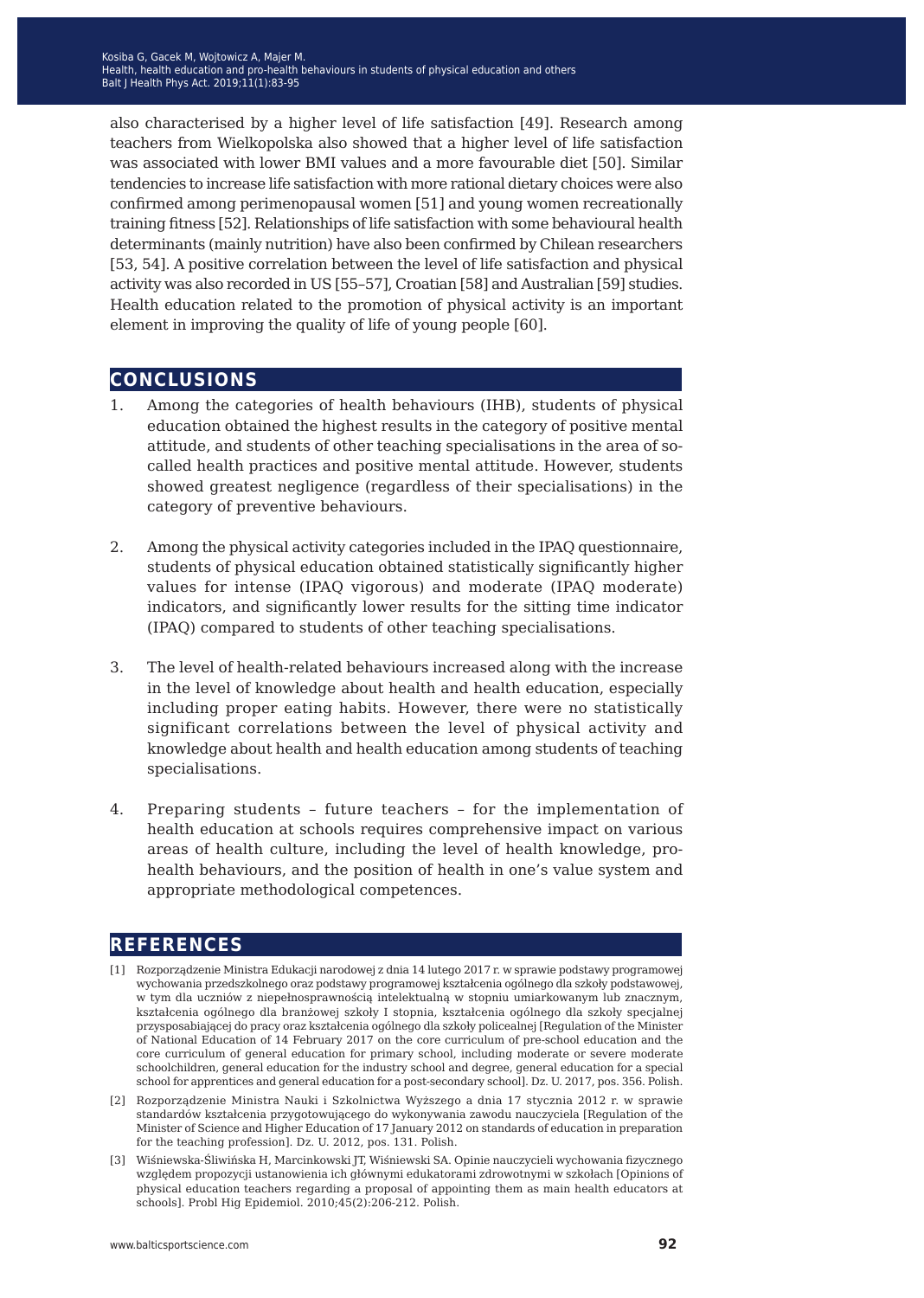- [4] Adamiak J. Edukacja zdrowotna w opinii nauczycieli szkół podstawowych i gimnazjum [Health education in the opinion of primary and junior high school teachers]. Wych Fiz Zdr. 2011;3:12-18. Polish.
- [5] Woynarowska B. Edukacja zdrowotna w nowych standardach kształcenia nauczycieli [Health education in new standards of teachers' education]. Wych Fiz Zdr. 2012;5:4-10. Polish.
- [6] Palacz J. Zachowania zdrowotne studentów w świetle wybranych uwarunkowań [Health behaviours of students in the light of the selected conditions]. Med Og Nauk Zdr. 2014; 20(3):301-306. Polish. <http://doi.org/10.5604/20834543.1124662>
- [7] Deasy C, Coughlan B, Pironom J, Jourdan D, Mcnamara PM. Psychological distress and lifestyle of students: implications for health promotion. Health Promot Int. 2015; 30(1):77-87.<https://doi.org/10.1093/heapro/dau086>
- [8] Monhollen C, Summers L, Sabin M, Rutherford J. Sedentary behaviours and physical activity in relation to class standing in university students. Med Sci Sports Exerc. 2016;48(5S):1063. [http://doi.](http://doi.org/10.1249/01.mss.0000488198.25704.eb) [org/10.1249/01.mss.0000488198.25704.eb](http://doi.org/10.1249/01.mss.0000488198.25704.eb)
- [9] Kosiba G, Gacek M, Wojtowicz A, Bogacz-Walancik A. The lifestyle of students future teachers. Antropomotoryka. JKES. 2016;74(26):83-94.
- [10] Woynarowska-Sołdan M, Tabak I. Zachowania prozdrowotne nauczycieli i innych pracowników szkoły [Health enhancing behaviours of teachers and other school staff]. Med Pr. 2013;64(5):659-670. Polish.
- [11] Laudańska-Krzemińska I. Health behaviours and their determinants among physical education and pedagogy students as well as school teachers – a comparison study. AUC Kinanthropologica. 2014; 50(2):69-78[. http://doi.org/10.14712/23366052.2015.17](http://doi.org/10.14712/23366052.2015.17)
- [12] Findholt NE, Izumi BT, Shannon J, Nguyen T. Food-related practices and beliefs of rural US elementary and middle school teachers. Rural Remote Health. 2016;16(2):3821.
- [13] Vio F, Yañez M, González CG, Fretes G, Salinas J. Teachers' self-perception of their dietary behavior and needs to teach healthy eating habits in the school. J Health Psychol. 2016;Apr 1:1359105316642003. doi: 10.1177/1359105316642003.<http://doi.org/10.1177/1359105316642003>
- [14] Habiba U, Ormsby GM, Butt ZA, Afghani T, Asif M. Knowledge and practices of teachers associated with eye health of primary school children in Rawalpindi, Pakistan. Taiwan J Ophthalmol. 2017; 7(1):28-33. [http://doi.org/10.4103/tjo.tjo\\_11\\_17](http://doi.org/10.4103/tjo.tjo_11_17)
- [15] Rossiter M, Glanville T, Taylor J, Blum I. School food practices of prospective teachers. J Sch Health. 2007;77(10):694-700. <http://doi.org/10.1111/j.1746-1561.2007.00253.x>
- [16] Montenegro E, Salinas J, Parra M, Lera L, Vio F. Evaluation of a nutrition education intervention in teachers and students in pre-school and primary schools in los Andes, Chile. Arch Latinoam Nutr. 2014;64(3):182-191.
- [17] Chang LC, Liao LL, Chen MI, Niu YZ, Hsieh PL. Strengthening teachers' abilities to implement a vision health program in Taiwanese schools. Health Educ Res. 2017;32(5):437-447. [http://doi.org/10.1093/her/cyx057](http://doi.org/10.1093/her/cyx057
)
- [18] Juczyński Z. Narzędzia pomiaru w promocji i psychologii zdrowia [Measurement tools in health promotion and psychology]. Warszawa: Pracownia Testów Psychologicznych; 2009. Polish.
- [19] Biernat E, Stupnicki R, Lebiedzinski B, Janczewska J. Assessment of physical activity by applying IPAQ questionnaire. Phys Educ Sport. 2008;52:46-52. <http://doi.org/10.2478/v10030-008-0019-1>
- [20] Rasińska R. Nawyki żywieniowe studentów w zależności od płci [Dietary habits of students depending on the sex]. Now Lek. 2012;81(4):354-359. Polish.
- [21] Kropornicka B, Baczewska B, Dragan W, Krzyżanowska E, Olszak C, Szymczuk E. Zachowania zdrowotne studentów Uniwersytetu Medycznego w Lublinie w zależności od miejsca zamieszkania [Health behaviours of students of the Medical University of Lublin depending on the place of residence]. Rozprawy Społeczne. 2015;9(2):58-64. Polish.
- [22] Bergier B, Stepień E, Niźnikowska E, Bergier J: Aktywność fizyczna kobiet i mężczyzn studiujących w Państwowej Szkole Wyższej w Białej Podlaskiej [Physical activity of male and female students of the State Higher Vocational School in Biała Podlaska, Poland]. Med Og Nauk Zdr. 2014;20(2):166-170. Polish.<http://doi.org/10.5604/20834543.1112232>
- [23] Sokołowski M. Międzynarodowy Kwestionariusz Aktywności Fizycznej (IPAQ) jako miernik oceny aktywności fizycznej studentów Akademii Wychowania Fizycznego [International Physical Activity Questionnaire (IPAQ) as a measure of physical activity assessment of students of the Academy of Physical Education]. In: Szczepanowska E, Sokołowski M, editors. Aktywność fizyczna i odżywianie się, jako uwarunkowania promocji zdrowia [Physical activity and nutrition as determinants of health promotion]. Wielkopolska Wyższa Szkoła Turystyki i Zarządzania w Poznaniu: Poznań; 2008, 113–124. Polish.
- [24] Fagaras SP, Radu LE, Vanvu G. The level of physical activity of university students. Procedia Soc Behav Sci. 2015;197:1454-1457. <http://doi.org/10.1016/j.sbspro.2015.07.094>
- [25] Garbaciak W, Mynarski W, Czapla K, Rozpara M. Wydolność tlenowa studentów o zróżnicowanej aktywności fizycznej [The aerobic capacity of students with diverse physical activity]. In: Mynarski W, editor. Teoretyczne i empiryczne zagadnienia rekreacji i turystyki [Theoretical and empirical issues of recreation and tourism]. AWF: Katowice; 2008, 306-328. Polish.
- [26] Suğuksu K. Physical activity level between Polish and Turkish university students (IPAQ). In: Bergier B, editor. Physical activity in health and disease. Biała Podlaska: Pope John Paul II State School of Higher Education in Biała Podlaska; 2011:19-27.
- [27] Bednarek J, Pomykała S, Bigosińska M, Szyguła Z. Physical activity of Polish and Turkish university students as assessed by IPAQ. Cent Eur Sport Sci Med. 2016;16(4):13-22. <http://doi.org/10.18276/cej.2016.4-02>
- [28] Ocampo-Mascaró J, Silva-Salazar V, da Costa-Bullón AD. Correlation between knowledge about the consequences of obesity and physical activity levels among university students. Medwave. 2015; 15(11):e6329. <http://doi.org/10.18276/cej.2016.4-02>
- [29] Grygiel-Górniak B, Tomczak A, Krulikowska N, Przysławski J, Seraszek-Jaros A, Kaczmarek E. Physical activity, nutritional status, and dietary habits of students of a medical university. Sport Sci Health. 2016;12:261-267. <http://doi.org/10.1007/s11332-016-0285-x>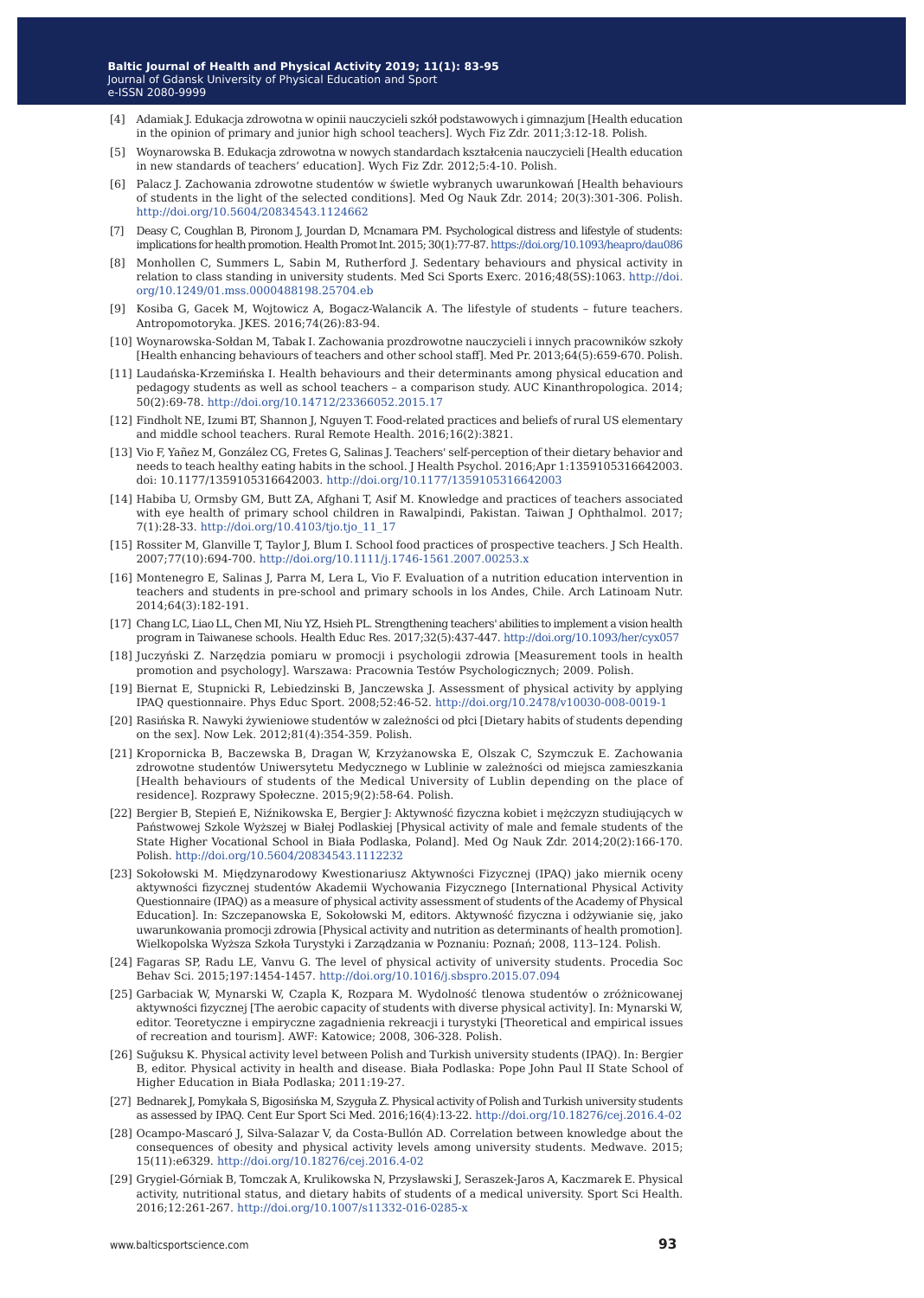- [30] Gacek M. Próba ewaluacji edukacji żywieniowej wśród studentek Akademii Wychowania Fizycznego w Krakowie [An attempt to evaluate the education of nourishment among female students of Academy of Physical Education in Cracow]. Now Lek. 2007;76(1):25-28. Polish.
- [31] Askarian M, Dehghani Z, Danaei M, Vakili V. Knowledge and practice of medical students on healthy lifestyle: A cross-sectional study in Shiraz. J Health Sci Surveillance Sys. 2013;1(2):77-82.
- [32] Ahmadi A, Roosta F. Health knowledge and health promoting lifestyle among women of childbearing age in Shiraz. Women's Health Bull. 2015;2(3):e25342. <http://doi.org/10.17795/whb-25342>
- [33] Wrona-Wolny W, Brudecki J. Zależność pomiędzy podejmowaniem zachowań ryzykownych a wiedzą na ich temat na przykładzie picia alkoholu przez młodzież [Youth drinking as an example of relationship between risk behaviour and knowledge on its effects]. Roczniki PZH. 2006;57:147-153. Polish.
- [34] Sajwani RA, Shoukat S, Raza R, et al. Knowledge and practice of healthy lifestyle and dietary habits in medical and non-medical students of Karachi, Pakistan. J Pak Med Assoc. 2009;59(9):650-655.
- [35] Alissa EM, Alsawadi H, Zedan A, Alqarni D, Bakry M, Hli NB. Knowledge, attitude and practice of dietary and lifestyle habits among medical students in King Abdulaziz University, Saudi Arabia. Int J Nutr Food Sci. 2015;4(6):650-655. <https://doi.org/10.11648/j.ijnfs.20150406.18>
- [36] Gaweł A. Pedagodzy wobec wartości zdrowia [Educators towards the value of health]. Kraków: Wydawnictwo UJ; 2003. Polish.
- [37] Kosiba M, Bogacz-Walancik A, Wojtowicz A, Gacek M. Obszary wiedzy z zakresu edukacji zdrowotnej wśród studentów wychowania fizycznego i innych specjalności nauczycielskich [Knowledge in the field of health education among students of physical education and other teacher education faculties]. Rozprawy Naukowe AWF we Wrocławiu. 2017;58:79-88. Polish.
- [38] Wojtyniak B, Goryński P, Moskalewicz B. Sytuacja zdrowotna ludności Polski i jej uwarunkowania [Health situation of the population of Poland and its determinants]. Warszawa: Narodowy Instytut Zdrowia Publicznego – Państwowy Zakład Higieny; 2012. Polish. <http://doi.org/10.5603/NJO.2013.0010>
- [39] Mendoza-Núñez VM, Mecalco-Herrera C, Ortega-Ávila C, Mecalco-Herrera L, Soto-Espinosa JL, Rodríguez-León MA. A randomized control trial: training program of university students as health promoters. BMC Public Health. 2013;13:162. <https://doi.org/10.1186/1471-2458-13-162>
- [40] Stark MA, Hoekstra T, Hazel DL, Barton B. Caring for self and others: Increasing health care students' healthy behaviors. Work. 2012;42(3):393-401[. http://doi.10.3233/WOR-2012-1428](http://doi.10.3233/WOR-2012-1428)
- [41] Hinton D, Kirk S. Teachers' perspectives of supporting pupils with long-term health conditions in mainstream schools: a narrative review of the literature. Health Soc Care Community. 2015;23(2):107- 120. <http://doi.org/10.1111/hsc.12104>
- [42] Jarecka P, Fąk T, Suchodolski J. Wiedza o zdrowiu a aktywność fizyczna w stylu życia studentów Akademii Wychowania Fizycznego we Wrocławiu [Health knowledge and physical activity in the lifestyle of students of the University School of Physical Education in Wrocław]. Rozprawy Naukowe Akademii Wychowania Fizycznego we Wrocławiu. 2017;56:18-25. Polish.
- [43] Kilpatrick M, Hebert E, Bartholomew J. College students' motivation for physical activity: differentiating men's and women's motives for sport participation and exercise. J Am Coll Health. 2005;54(2):87-94. <http://doi.org/10.3200/JACH.54.2.87-94>
- [44] Kondric M, Sindik J, Furjan-Mandic G, Schiefler B. Participation motivation and student's physical activity among sport students in three cuntries. J Sports Sci Med. 2013;12(1):10-18.
- [45] Roberts S, Reeves M, Ryrie A. The influence of physical activity, sport and exercise motives among UK-based university students. J Further Higher Educ. 2015;39(4):597-608. [https://doi.](https://doi.org/10.1080/0309877X.2014.938265) [org/10.1080/0309877X.2014.938265](https://doi.org/10.1080/0309877X.2014.938265)
- [46] Cerar K, Kondrič M, Ochiana N, Sindik J. Exercise participation motives and engaging in sports activity among University of Ljubljana students. Maced J Med Sci. 2017;5(6):794-799. [http://doi.](http://doi.org/10.3889/oamjms.2017.159) [org/10.3889/oamjms.2017.159](http://doi.org/10.3889/oamjms.2017.159)
- [47] Vankim NA, Nelson TF. Vigorous physical activity, mental health, perceived stress, and socializing among college students. Am J Health Promot. 2013;28(1):7-15.<http://doi.org/10.4278/ajhp.111101-QUAN-395>
- [48] Pengpid S, Peltzer K. Vigorous physical activity, perceived stress, sleep and mental health among university students from 23 low- and middle-income countries. Int J Adolesc Med Health. 2018; Jan 13. pii: /j/ijamh. ahead-of-print/ijamh-2017-0116/ijamh-2017-0116.xml. [http://doi.org/10.1515/ijamh-2017-0116](http://doi.org/10.1515/ijamh-2017-0116
)
- [49] Kosiba G, Gacek M, Bogacz-Walancik A, Wojtowicz A. Zachowania prozdrowotne a satysfakcja z życia studentów kierunków nauczycielskich [Health-related behaviours and perceived life satisfaction in the academic youth of pedagogical subjects]. Teraźniejszość – Człowiek – Edukacja. 2017;2(78):79- 93. Polish.
- [50] Laudańska-Krzemińska I, Wierzejska E, Jóźwiak P., Klimas N. Zachowania zdrowotne nauczycieli w Wielkopolsce – poszukiwanie mocnych i słabych stron [Health behaviours of teachers in Wielkoplska – analyse of positive and negative aspects]. In: Stemplewski R, Szeklicki R, Maciszek J, editors. Aktywność fizyczna i żywienie w trosce o zdrowie i jakość życia [Physical activity and nutrition in care for health and the quality of life]. Poznań: Bogucki Wyd. Naukowe; 2015, 243-252. Polish.
- [51] Gacek M. Selected individual differences as determining factors of cereal product, fruit and vegetable consumption among perimenopausal women, in light of health hazards. Prz Menopauz. 2013; 17(5):385-391. <http://doi.org/10.5114/pm.2013.38591>
- [52] Gacek M. The sense of life satisfaction versus dietary choices of young women doing fitness for recreational purposes. Rocz Panstw Zakl Hig. 2017;68(1):77-81.
- [53] Schnettler B, Lobos G, Orellana L, Grunert K, Sepúlveda J, Mora M, Denegri M, Miranda H. Analyzing food-related life satisfaction and other predictors of life satisfaction in central Chile. Span J Psychol. 2015; 18:E38.<http://doi.org/10.1017/sjp.2015.32>
- [54] Schnettler B, Miranda H, Lobos G, et al. Eating habits and subjective well-being. A typology of students in Chilean state universities. Appetite. 2015;89:203-214. <http://doi.org/10.1016/j.appet.2015.02.008>